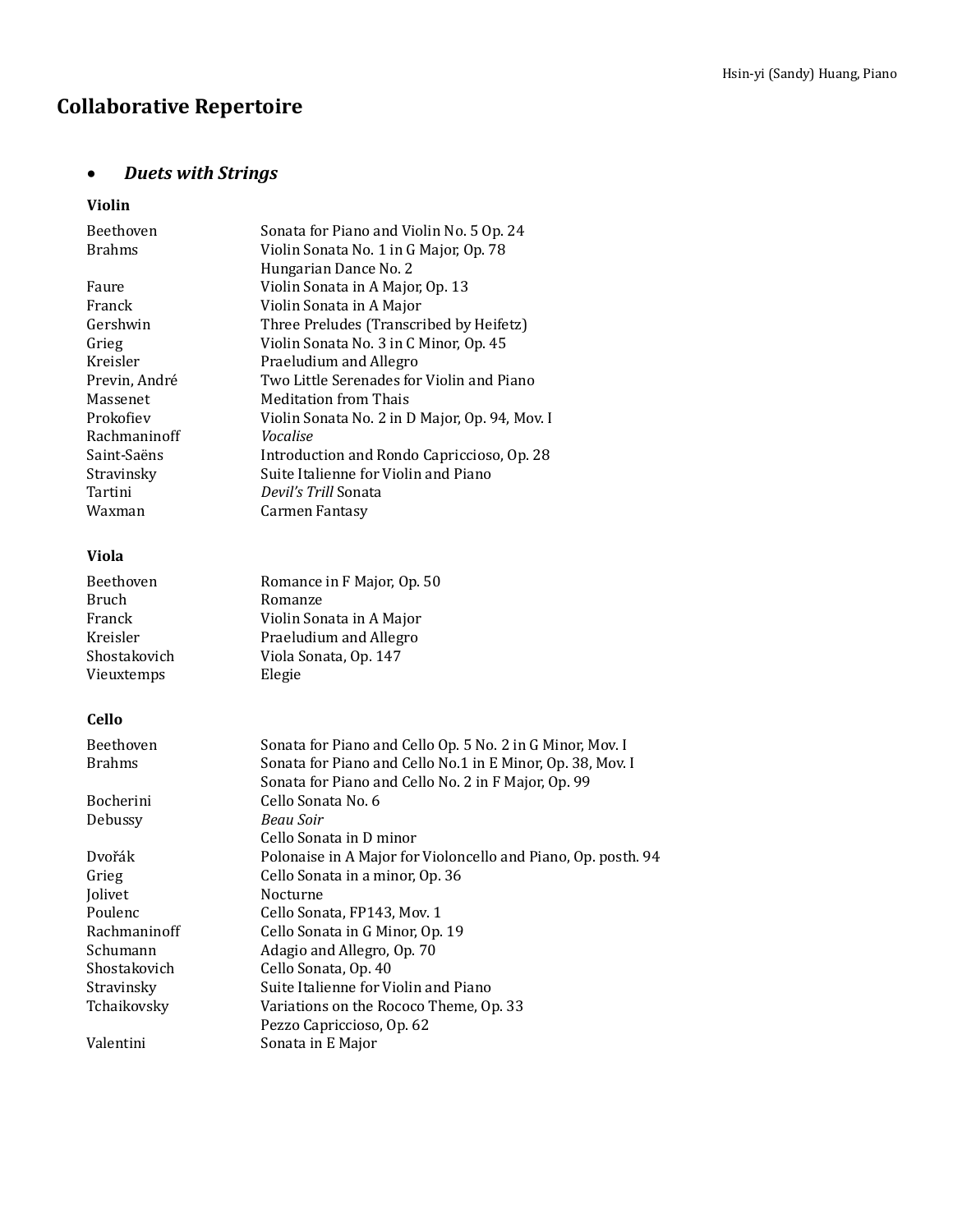# • *Duets with Wind and Brass*

#### **Flute**

| Allen, Geoffery  | Sonata for Flute and Piano                         |
|------------------|----------------------------------------------------|
| Boyd, Anne       | Goldfish through Summer Rain                       |
| Busser, Henri    | Sicilienne                                         |
| Couperin         | Concert Royale No. 4 for Flute and Harpsichord     |
| Doppler, Franz   | Trois Morceaux, Op. 15                             |
| Hyde, Miriam     | Five Solos for Flute and Piano                     |
| Mendelssohn      | Rondo Capriccioso, arranged by Jean-Marie Cottet   |
| Piazzolla, Astor | Histoire du Tango                                  |
| Sás, Andrés      | Sonatinea-Fantasía                                 |
| Taffanel         | Fantaisie sur la Traviata, arranged by P. A. Genin |
| Verdi            | Fantaisie sur le Freischütz                        |
| Vine, Carl       | Flute Sonata                                       |
| <b>Oboe</b>      |                                                    |
| Bach             | Sonata in G Minor, BWV1020                         |

| Bach              | Sonata in G Minor, BWV1020            |
|-------------------|---------------------------------------|
| Hindemith         | Sonata for English Horn               |
| Ibert, Jacques    | Escales                               |
| Morris, Alyssa    | Four Personalities for oboe and piano |
| Shinohara, Makoto | Obsession pour Hautbois et Piano      |

#### **Clarinet**

| Debussy     | Première Rhapsodie for Clarinet and Piano                           |
|-------------|---------------------------------------------------------------------|
| Messager    | Solo de concours                                                    |
| Schumann    | Fantasiestücke, Op. 73                                              |
| Tchaikovsky | The Nutcracker Suite for Clarinet and Piano (Arr. Alexandre Chabod) |

#### **Horn**

| Beethoven       | Sonata for Piano and Horn, Op. 17               |
|-----------------|-------------------------------------------------|
| Hindemith       | Sonata for Horn and Piano                       |
| Pilss, Karl     | Tre Pezzi in forma di sonata for Horn, No. 1, 2 |
| Neuling, Herman | Bagatelle                                       |
| Reynolds, Verne | Partita                                         |
| Strauss, Franz  | Nocturne for Horn, Op. 7                        |
|                 | Thema und Variationen, Op. 13                   |

# **Euphonium**

| <b>Brahms</b>           | <b>Four Serious Songs</b>          |
|-------------------------|------------------------------------|
| Clarke. Herbert Lincoln | The Debutante                      |
| Schumann                | Five Pieces in Folk Style, Op. 102 |

#### **Tuba**

| Clarke. Herbert Lincoln | From the Shores of the Mighty Pacific          |
|-------------------------|------------------------------------------------|
| Marcello, Benedetto     | Sonata in A Minor                              |
| Sibbing, Robert         | Sonata for Tuba and Piano                      |
| Takács, Jenő            | Sonata Capricciosa für Tuba und Klavier op. 81 |
|                         |                                                |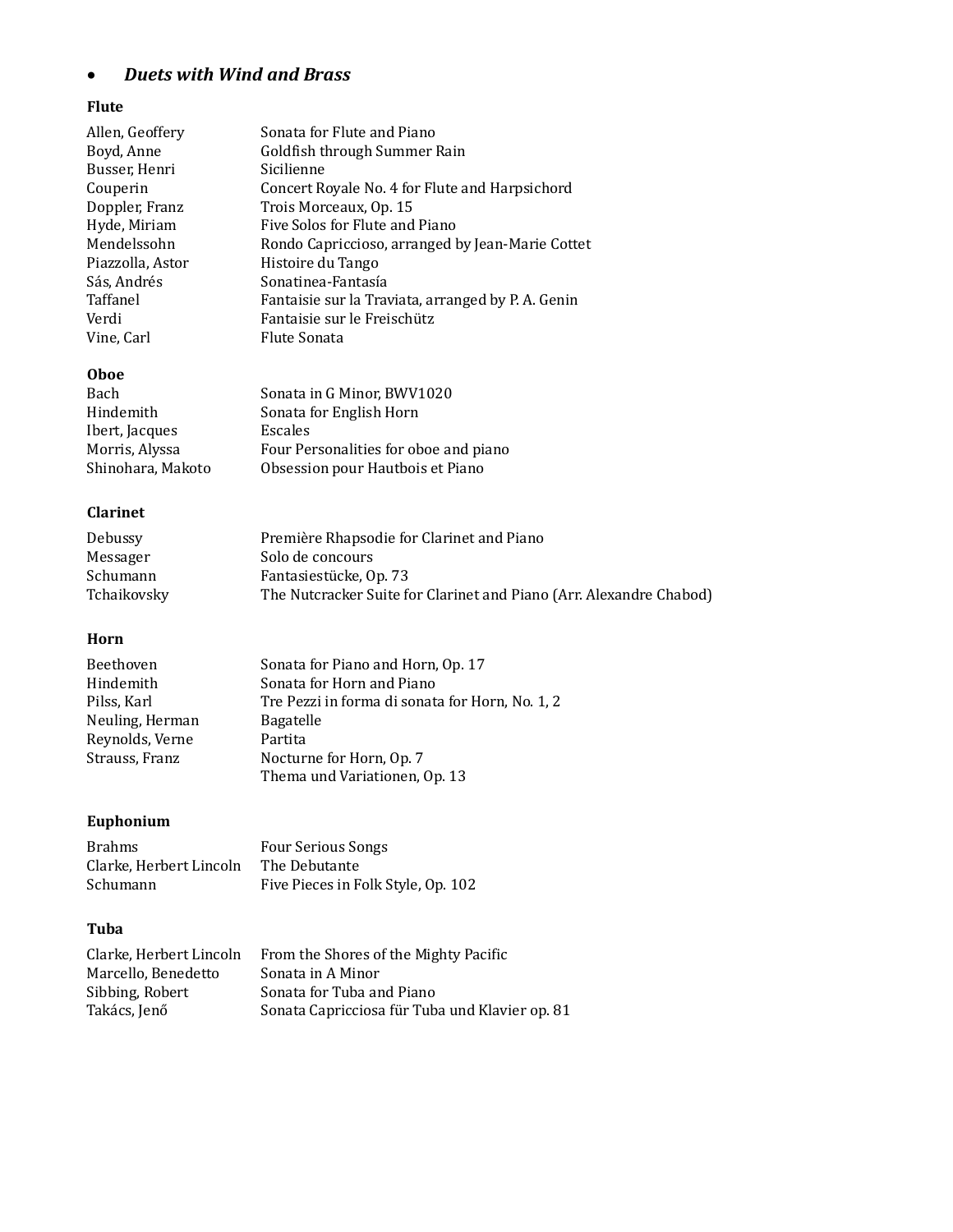# • *Works for Voice and Piano*

| Beethoven        | Ich liebe dich, Wo0123         |
|------------------|--------------------------------|
| Bellini          | Per pietà, bell'idol mio       |
| <b>Brahms</b>    | Dein blaues Auge, Op. 59 No. 8 |
| Donaudy          | O del mio amato ben            |
| Fauré            | Après un rêve, Op. 7 No. 1     |
|                  | Ici-Bas! Op. 8 No. 3           |
| Gershwin         | Someone to Watch Over Me       |
| Giordani         | Caro mio ben                   |
| Hundley          | Come Ready and See Me          |
| Mozart           | Das Veilchen                   |
| Rossini          | Duetto buffo di due gatti      |
| Schubert         | Heidenröslein, D. 257          |
|                  | An die Musik, D. 547           |
|                  | Die Forelle, D. 550            |
|                  | Die schöne Müllerin, D. 795    |
| Schumann         | Widmung, Op. 25 No. 1          |
|                  | Liederkreis, Op. 39            |
|                  | Frauenliebe und Leben, Op. 42  |
| Strauss, Richard | Allerseelen, Op. 10 No. 8      |
| Vaughan Williams | Songs of Travel                |

# • *Opera, Arias & Musical*

| Gershwin            | Summertime from Porgy and Bess                                 |
|---------------------|----------------------------------------------------------------|
| Gilbert & Sullivan  | Is There Not One Maiden Breast from The Pirates of Penzance    |
|                     | Oh False One You have Deceived Me from The Pirates of Penzance |
| Lerner, Alan Jay    | If Ever I Would Leave You from <i>Camelot</i>                  |
| Menotti             | Steal Me Sweet Thief from The Old Maid and the Thief           |
| Mozart              | Voi che sapete from Le Nozze di Figaro                         |
| Moore, Douglas      | Galantry                                                       |
| Puccini             | O Mio Babbino Caro from Gianni Schicchi                        |
| Saint-Saëns         | Mon cœur s'ouvre à ta voix from Samson et Dalila               |
| Strauss, Johann Jr. | Chacun à son gout from Die Fledermaus                          |
| Strauss, Richard    | "Lieben, hassen, hoffen, zagen" from Ariadne auf Naxos         |
|                     |                                                                |

# • *Concerto Accompany*

### **Piano**

| Bach         | Keyboard Concerto in D Minor, BWV1052   |
|--------------|-----------------------------------------|
| Gershwin     | Piano Concerto in F Major               |
| Liszt        | Piano Concerto No. 2                    |
| Rachmaninoff | Piano Concerto No. 2                    |
|              | Piano Concerto No. 3, Mov. I            |
|              | Rhapsody on a Theme of Paganini, Op. 43 |

## **String**

| Beethoven     | Violin Concerto in D Major, Op. 61                 |
|---------------|----------------------------------------------------|
| Boccherini    | Concerto for Cello and String Orchestra in D, G479 |
| <b>Brahms</b> | Violin Concerto in D Major, Op. 77                 |
| Dvorak        | Cello Concerto, Op. 104                            |
| Elgar         | Cello Concerto, Op. 85                             |
| Mozart        | Adagio in E for Violin and Orchestra, K.261        |
|               | Violin Concerto No. 4 in D Major, K218             |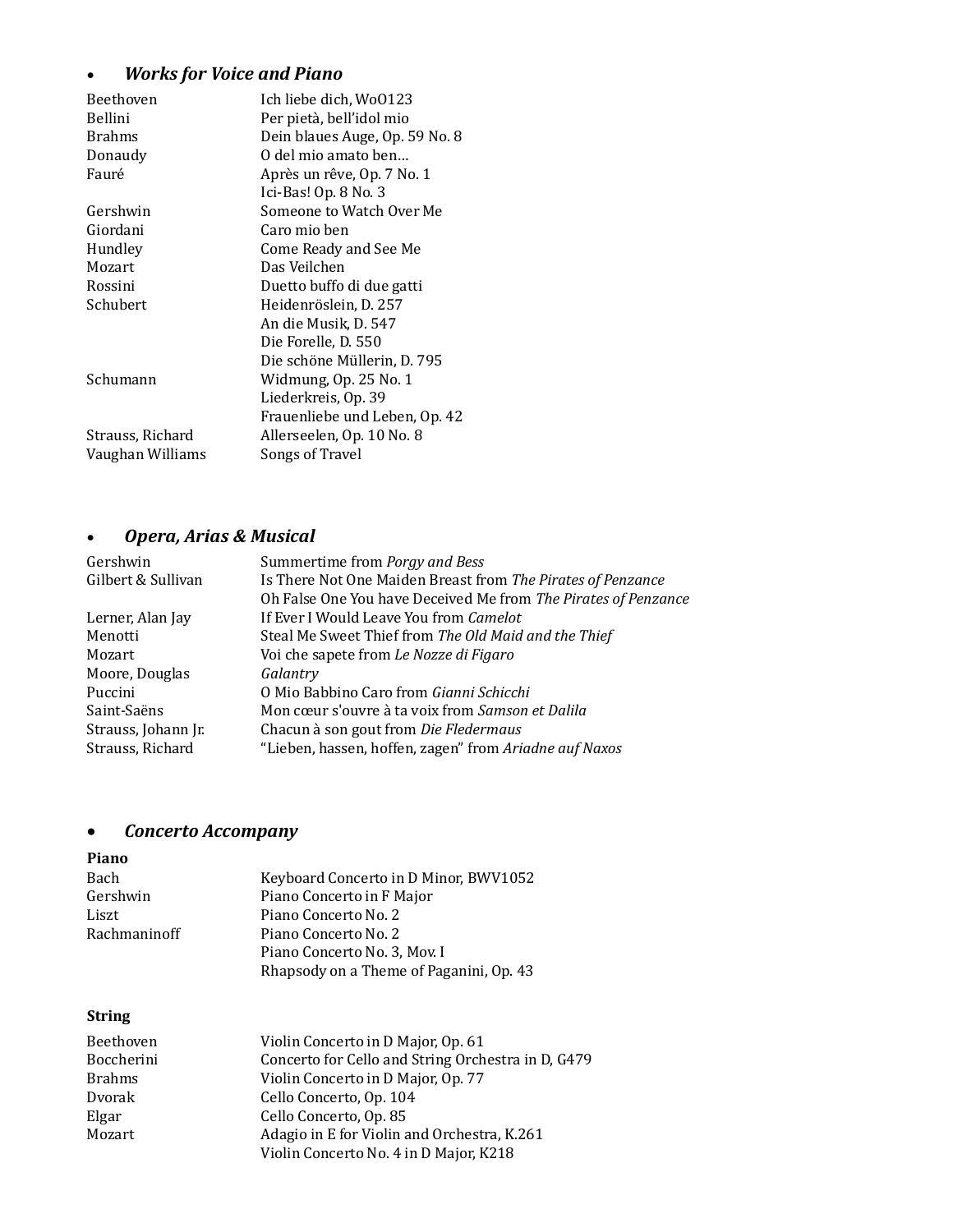| Paganini        | Violin Concerto No. 1                    |
|-----------------|------------------------------------------|
| Saint-Saens     | Cello Concerto in A Minor, Op. 33        |
| <b>Sibelius</b> | Violin Concerto in D Minor, Op. 47       |
| Wieniawski      | Violin Concerto No. 2 in D Minor, Op. 22 |

#### **Woodwind and Brass**

| Copland         | Concerto for Clarinet and String Orchestra      |
|-----------------|-------------------------------------------------|
| Goosens         | Oboe Concerto                                   |
| Haydn           | Horn Concerto No. 2                             |
| Hindemith       | Horn Concerto                                   |
| Jacob, Gordon   | Concerto for Horn and Strings                   |
|                 | Concerto for Bassoon and Strings                |
| Mozart          | Clarinet Concerto in A Major                    |
|                 | Flute Concerto No. 1, KV 313                    |
|                 | Horn Concerto No. 2, 4                          |
| Richard Strauss | Horn Concerto No. 1, 2                          |
| Reinecke, Carl  | Flute Concerto, Op. 283                         |
| Tower, Joan     | Concerto for Clarinet                           |
| Weber           | Clarinet Concerto No. 3 in E-flat Major, Op. 74 |
|                 |                                                 |

### • *Chamber Music*

#### **Piano Duos**

| <b>Brahms</b> | Hungarian Dances                    |
|---------------|-------------------------------------|
| Dvořák        | Slavonic Dances, Op. 46             |
|               | Slavonic Dances, Op. 72             |
| Fauré         | Dolly Suites for Piano Four Hands   |
| Gershwin      | Three Preludes for Piano Four Hands |
| Mozart        | Sonata in D Major for Two Pianos    |

#### **Trio for Violin, Cello and Piano**

| Beethoven        | Piano Trio in C Minor, Op. 1 No. 3             |
|------------------|------------------------------------------------|
|                  | Piano Trio in D Major, Op. 70 No. 1, "Ghost"   |
|                  | Piano Trio in E-flat Major, Op. 70 No.2        |
|                  | Piano Trio in B-flat Major, Op. 97, "Archduke" |
| Jennifer Higdon  | Piano Trio                                     |
| Paul Schoenfield | Café Music                                     |

## **Trio for Clarinet, Violin and Piano**

| Bartók | Contrasts, Sz. 111 |  |
|--------|--------------------|--|
|        |                    |  |

#### **Trio for Clarinet, Viola and Piano**

| Mozart        | Kagelstatt Trio, K. 498 for Viola, Clarinet and Piano    |
|---------------|----------------------------------------------------------|
| <b>Brahms</b> | Trio for Clarinet, Cello and Piano, Op. 114 (Mov. I, II) |

#### **Trio for Clarinet, Cello and Piano**

| Beethoven | Trio for Piano, Clarinet and Cello, Op. 11           |
|-----------|------------------------------------------------------|
| Bruch     | 8 Pieces for Clarinet, Cello and Piano (No. 3, 7, 8) |
| Muczynski | Fantasy Trio for Clarinet, Cello and Piano, Op. 26   |
| Zemlinsky | Trio for Clarinet. Cello and Piano                   |